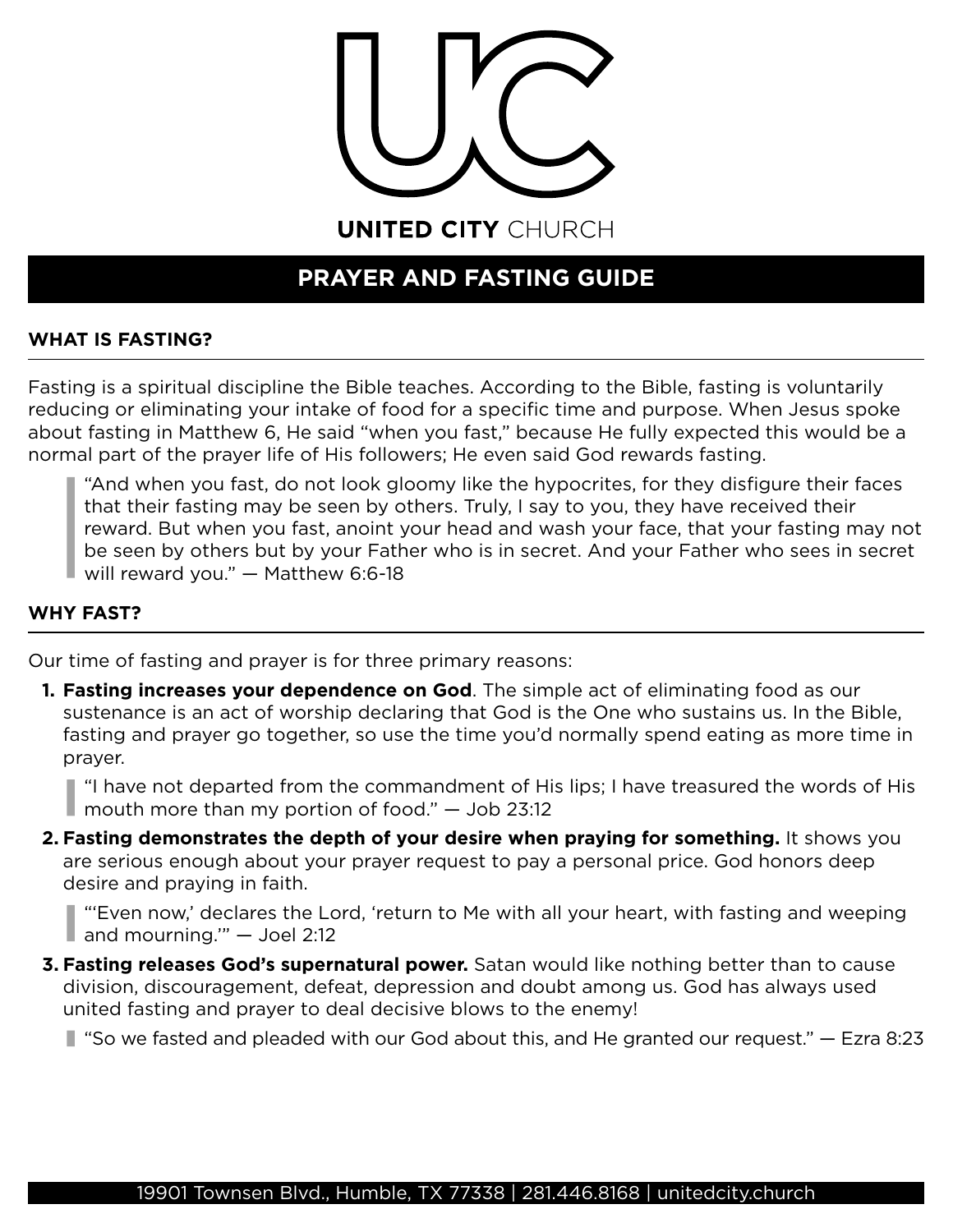

## **THE IMPORTANCE OF FASTING**

Often in the Bible, God's people fasted immediately before a major victory, miracle or answer to prayer. It prepared them for a blessing!

## » **Moses fasted before he received the Ten Commandments.**

"Moses was there with the Lord forty days and forty nights without eating bread or drinking water. And he wrote on the tablets the words of the covenant—the Ten Commandments." — Exodus 34:28

#### » **The Israelites fasted before a miraculous victory.**

"Some men came and told Jehoshaphat, 'A vast army is coming against you from Edom, from the other side of the Sea. It is already in Hazazon Tamar' (that is, En Gedi). Alarmed, Jehoshaphat resolved to inquire of the Lord, and he proclaimed a fast for all Judah." — 2 Chronicles 20:2-3

# » **Daniel fasted to receive God's guidance.**

"So I turned to the Lord God and pleaded with Him in prayer and petition, in fasting, and in sackcloth and ashes." — Daniel 9:3

"While I was still in prayer, Gabriel, the man I had seen in the earlier vision, came to me in swift flight about the time of the evening sacrifice. He instructed me and said to me, 'Daniel, I have now come to give you insight and understanding.'" — Daniel 9:21-22

# » **Nehemiah fasted before beginning a major project.**

"When I heard these things, I sat down and wept. For some days I mourned and fasted and prayed before the God of heaven."  $-$  Nehemiah 1:4

# » **Jesus fasted during His victory over temptation.**

"For forty wilderness days and nights He was tested by the devil. He ate nothing during I those days, and when the time was up He was hungry."  $-$  Luke 4:2

# » **The first Christians fasted during decision making.**

"While they were worshiping the Lord and fasting, the Holy Spirit said, 'Set apart for Me Barnabas and Saul for the work to which I have called them.' So after they had fasted and prayed, they placed their hands on them and sent them off." — Acts 13:2-3

# **CAUTIONS TO CONSIDER**

Entering into a fast takes thought regarding intention and ability, so be sure to examine what's in your heart and the status of your health before doing so!

- » **Remember that fasting is not earning an answer to prayer.** God cannot be blackmailed by human effort. God wants to answer our prayers, and He answers out of grace. Fasting changes us.
- » **Fast only if your health allows at this time.** If you're able to do only a partial fast, do it in faith, and God will honor your intentions.

#### [19901 Townsen Blvd., Humble, TX 77338](https://www.google.com/maps/place/United+City+Church/@30.0067121,-95.2563921,17z/data=!3m1!4b1!4m5!3m4!1s0x8640b25f23e986d9:0x996056e19e73b5b1!8m2!3d30.0064717!4d-95.2542647) | [281.446.8168](tel:2814468168) | [unitedcity.church](https://unitedcity.church/)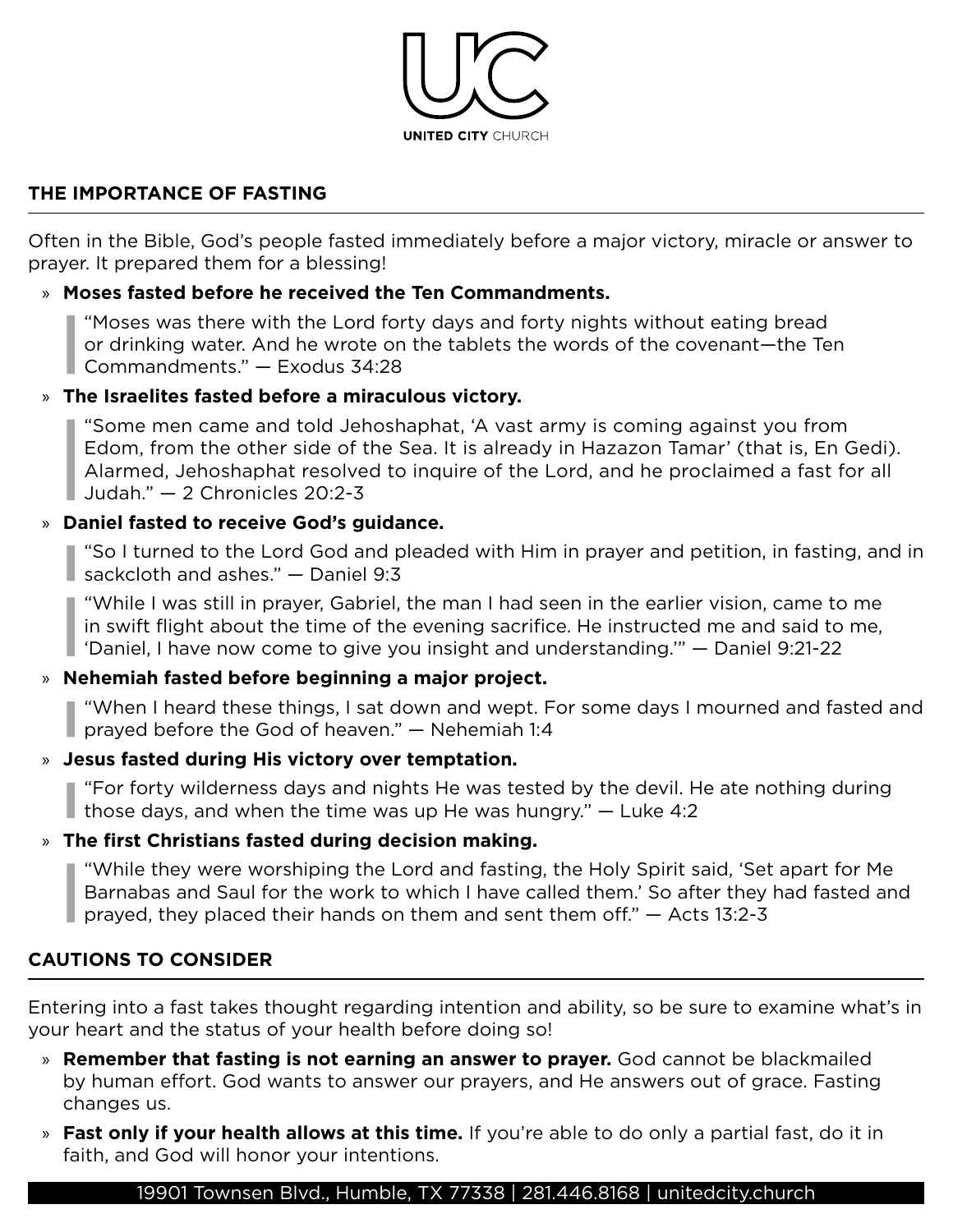

#### **MORNING PRAYER**

Prepare the night before by setting your alarm for earlier than usual to begin the day in extra time with God. In the morning, instead of having your meal, spend time in worship and prayer.

## » **We praise You, God, for Your presence with us!**

- "Where can I go from Your Spirit? Or where can I flee from Your presence?" Psalm 139:7
- "The Lord your God in your midst, the Mighty One, will save." Zephaniah 3:17

"If disaster comes upon us—sword, judgment, pestilence, or famine—we will stand before this temple and in Your presence (for Your name is in this temple), and cry out to You in our affliction, and You will hear and save." — 2 Chronicles 20:9

#### » **We praise You, God, for Your power!**

"O Lord God of our fathers, are You not God in heaven, and do You not rule over all the kingdoms of the nations, and in Your hand is there not power and might, so that no one is able to withstand You?"  $-$  2 Chronicles 20:6

■ "And You reign over all. In Your hand is power and might." – 1 Chronicles 29:12

"But I will sing of Your power; yes, I will sing aloud of Your mercy in the morning; For You I have been my defense and refuge in the day of my trouble."  $-$  Psalm 59:16

#### » **God, stir the hearts of your people at United City Church with a desire to reach the lost with the gospel of Jesus Christ.**

"When He saw the crowds, He had compassion for them, because they were harassed and helpless, like sheep without a shepherd. Then He said to His disciples, 'The harvest is plentiful, but the laborers are few; therefore, pray earnestly to the Lord of the harvest to send out laborers into His harvest.'" — Matthew 9:36-38

# » **God, give us opportunities to share the good news with our "one" and many more.**

Pray specifically for your "one," and ask God to bring to your mind others who don't know Him, and pray for their salvation.

#### » **God, make United City a church that crosses every divide to reach the lost, and let us rejoice with the angels over one sinner who turns to you!**

Scripture for further meditation: Luke 15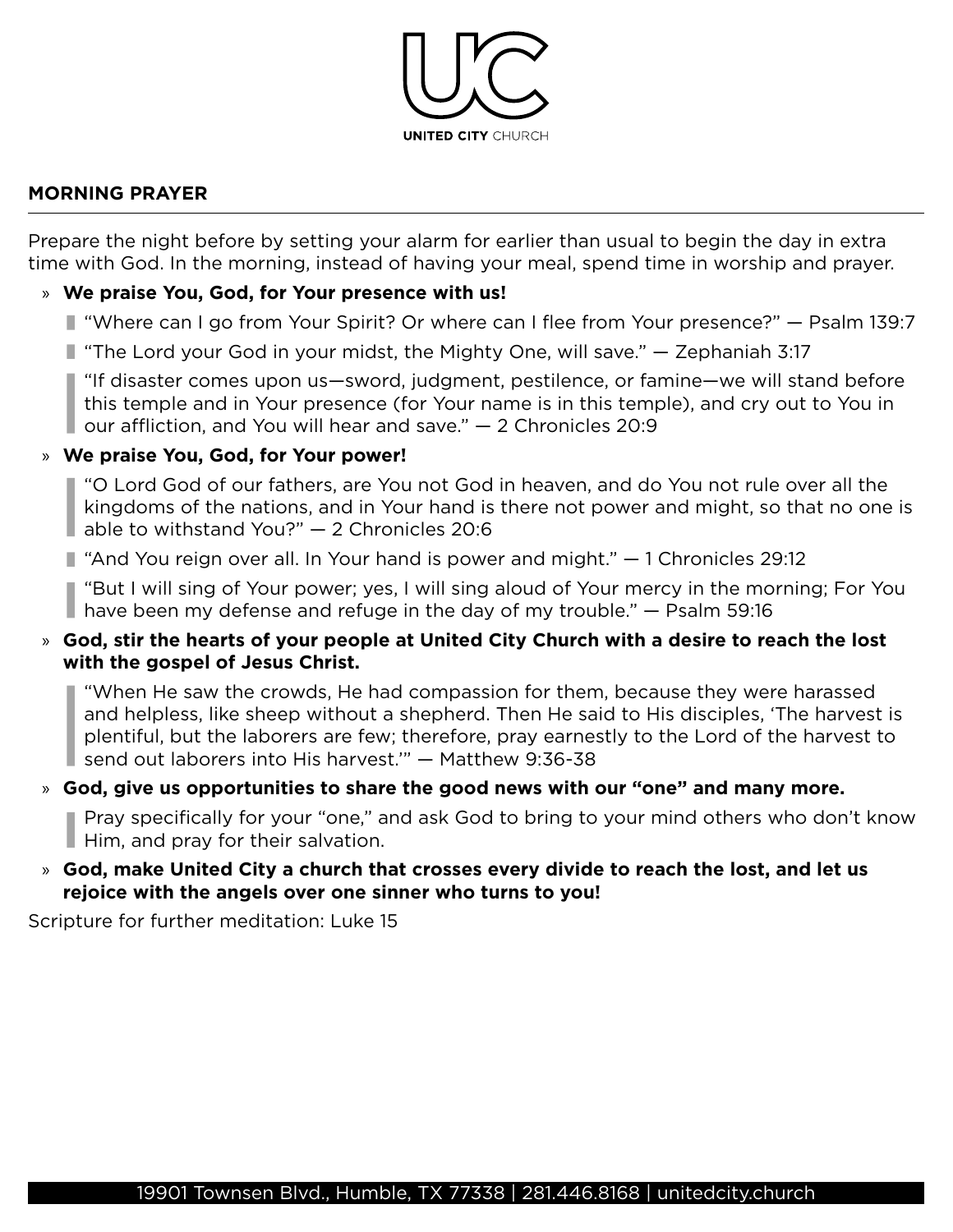

#### **MIDDAY PRAYER**

Instead of your midday meal, spend time in worship and prayer.

# » **We praise You, God, for Your healing.**

"If disaster comes upon us—sword, judgment, pestilence, or famine—we will stand before this temple and in Your presence (for Your name is in this temple), and cry out to You in our affliction, and You will hear and save." — 2 Chronicles 20:9

 $\blacksquare$  "For I am the Lord who heals you."  $-$  Exodus 15:26

"Heal me, O Lord, and I shall be healed; save me, and I shall be saved, for You are my praise." — Jeremiah 17:14

- » **We pray for the sick, vulnerable and grieving.** We pray for those suffering from COVID-19 or other illnesses, the elderly and at-risk, and those who have lost loved ones.
- » **We pray for protection and wisdom for healthcare workers, first responders, researchers, food supply workers, students, teachers, and those facing fear, discouragement or mental illness.**
- » **We pray for families, including parents, grandparents and children.** We pray Christ will be the center of homes and relationships.
- » **We pray for leaders in homes, churches, conferences, schools and governments.**

Scripture for further meditation: Psalm 91

# **EVENING PRAYER**

Instead of your evening meal, spend time in worship and prayer.

# » **We praise You, God, for Your wisdom!**

"O our God, will You not judge them? For we have no power against this great multitude that is coming against us; nor do we know what to do, but our eyes are upon You." — 2 Chronicles 20:12

"He stores up sound wisdom for the upright; He is a shield to those who walk uprightly."  $\vert$   $\vert$   $\vert$   $\vert$  Proverbs 2:7

"Blessed be the name of God forever and ever, for wisdom and might are His." — Daniel 2:20

# » **God, you are wise above all others, and we call out to you for wisdom for the leaders You have placed in our lives:**

- Grant wisdom to our local, state and federal government leaders to guide us in righteousness.
- Grant wisdom to our church leaders so they may lead us by example.
- Grant wisdom to me, that all my decisions would reflect who You are.

» **God, in your wisdom, show me my sin, and give me grace to surrender everything to you!** 

» **God, help me trust the wisdom found in your Word will always guide me in the right paths.** 

Scripture for further meditation: Psalm 1, Psalm 128

#### [19901 Townsen Blvd., Humble, TX 77338](https://www.google.com/maps/place/United+City+Church/@30.0067121,-95.2563921,17z/data=!3m1!4b1!4m5!3m4!1s0x8640b25f23e986d9:0x996056e19e73b5b1!8m2!3d30.0064717!4d-95.2542647) | [281.446.8168](tel:2814468168) | [unitedcity.church](https://unitedcity.church/)